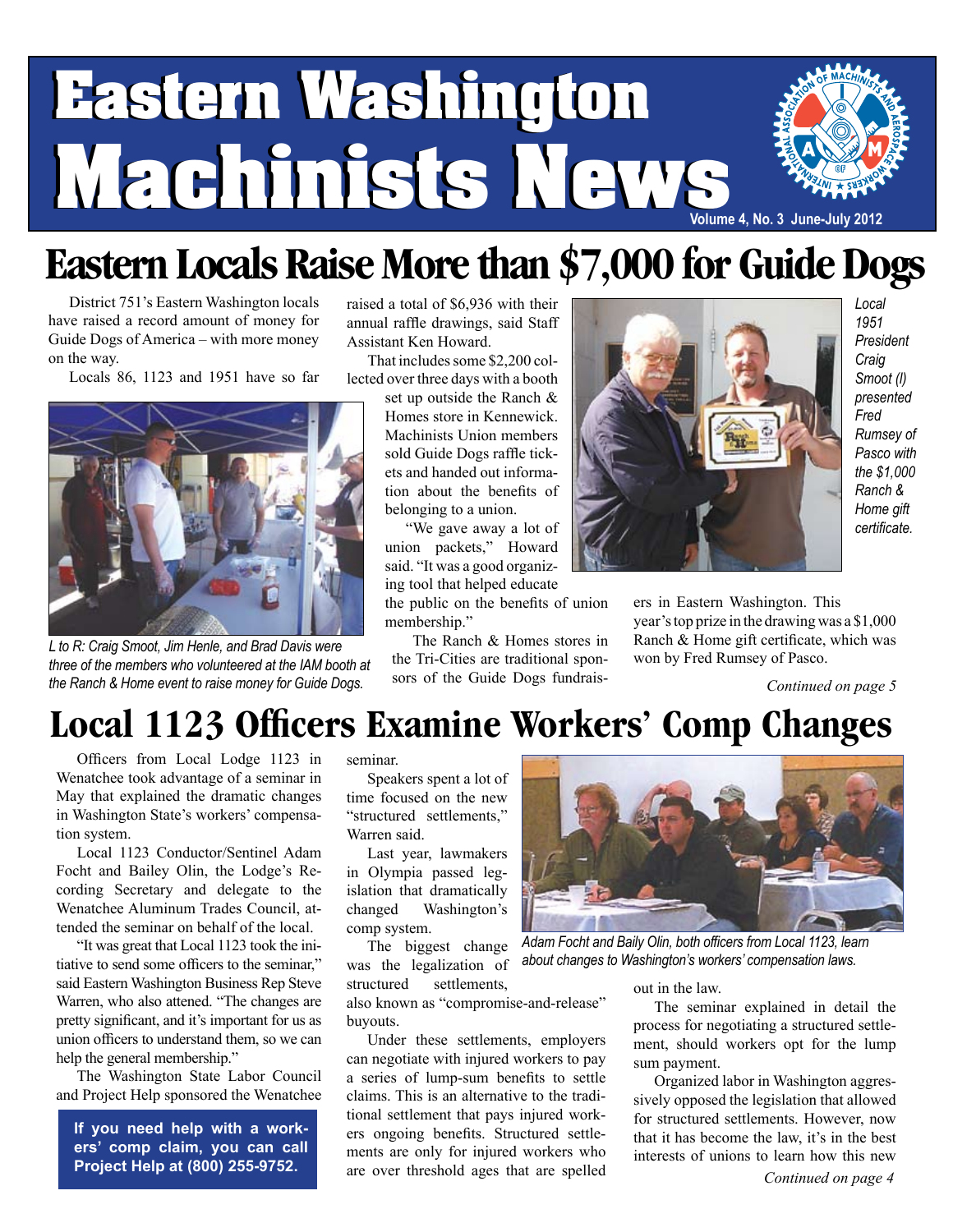## **Machinists Part of Annual Bloomsday Run**

Labor is an integral part of the Spokane community, and Local 86 members played a highly visible role in Spokane's biggest event – the annual Lilac Bloomsday Run.

A total of 38 Machinists Union members – including two officially sponsored teams racing in the Bloomsday Corporate Cup – ran in the race. One of the Machinists Union teams finished second in its division; the other finished 20th.

But it might have been the group of union members at the top of the infamous "Doomsday Hill" – cheering for racers and brandishing a banner reading "Machinists Support Bloomsday Runners" – who made the biggest impact, said District 751 Business Rep Steve Warren.

"We wanted to let people know that we're part of the community and we're there for them," said Allen Eveland, a union steward at ASC Machine in Spo-

kane who was one of the lead organizers for the Local 86 Bloomsday effort. "It was a lot of fun."

"They got a lot of positive feedback from runners," Warren said. "It's a good way for us to be more visible in the community."

This is the second year in a row that District 751 and Local 86 have participated in Bloomsday.

More than 53,000 people took part in this



*Joe Marek, Local 86 Team Runner from Durham School with volunteer Jodi Swartz.*



*Mekenzie Hawkins and Allen Eveland were two of the volunteers who handed out thousands of Machinists Union bags to the runners.*



*L to R: Business Rep Steve Warren, Local 1951 President Craig Smoot, Jodi Swartz and Gary Swartz were among the volunteers staffing the Machinists booth at the annual Bloomsday event.*

year's Bloomsday run. Typically, twice as many people wait in Riverfront Park in downtown Spokane to greet the runners

> after they finish. It's one of the three largest timed foot races in North America, and it's a huge part of the Spokane community.

"A lot of our members run Bloomsday," Warren said. "The membership wanted to see more of a union presence at Bloomsday, because so many of them were

already participating." So last year, District 751 sponsored one team in the race, and a group of volunteers handed out Machinists Union information at the finish line in Riverfront.

year, the effort grew. A volunteer committee spent six months preparing for the day. Local 86 sponsored a second team of runners. "They all wore IAM tee shirts," Warren said. "We supplied them."

The "Machinists" team – Pete Armstrong, Deb Bauer, Nick Bauer, Joe Marek and John Warren – finished second in its division and 22nd overall in the Corporate Cup race. The "Machinists 86" team – Jim Mode, Cheryl Ann Nalls, Mark Quick, Darrin Truitt and Jim Wilson – finished 20th in the same Corporate Cup division and 229th overall.

And this year more volunteers took part, handing out more than 5,000 packets of information about the benefits of joining a union. Curious runners snapped them up

*Continued on page 5*



T h i s *Machinists cheered racers on at the infamous Doomsday Hill on the run. L to R: Local 86 volunteer Kenya Conway with her son, Dale Ronquille, John Kofol, Bob Six and Mekenzie Hawkins.*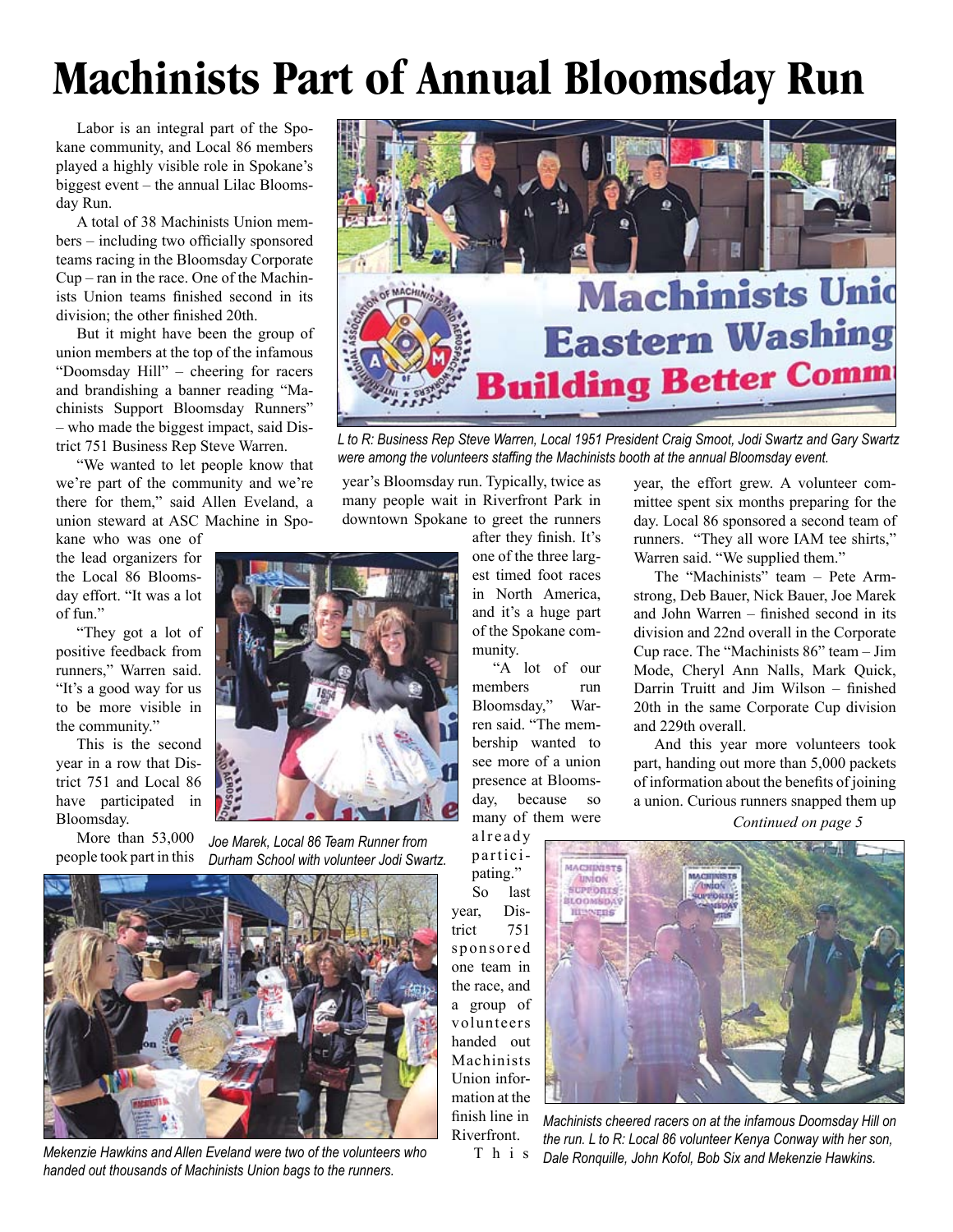## **Inslee: We Won't Be Another Wisconsin**

Why did the Machinists Union ENTHU-SIASTICALLY endorse Jay Inslee for Governor? Why does our union STRONGLY recommend you mark your ballot for Inslee when your Primary Election ballot arrives within the next couple of weeks? Inslee's comments reported by The Tri-Cities Herald as he met Hanford workers are a strong indicator why we support him for Governor.

In a speech to union officers, Jay Inslee vowed Washington won't be infected with the Wisconsin virus. Inslee met with members of the Hanford Atomic Metal Trades Council on June 19. The Council represents members of 15 different unions that represent workers at the Hanford site, including District 751 Machinists who belong to Local 1951.

Inslee, according to the newspaper, said there are two competing theories about how to jump-start our nation's economy. Some Republicans — like his opponent, Rob McKenna — believe that America will somehow be more prosperous if you cut workers' wages, take away their retirement and health benefits and curtail their rights to bargain with employers for something better.

That's what Gov. Scott Walker did in Wisconsin, and it's a blueprint followed by certain Republican governors from Maine to Florida to Idaho, where states have launched attacks against working people and their rights under federal and state laws to be part of a labor union. Workers' pensions and right to collective bargaining have been under attack when the wrong person is elected governor.

Inslee rejects that approach, saying that Washington needs a governor who will stand up for its hard-working middle class.

Whether supporting the Hanford workforce in Tri-Cities, aerospace and aluminum workers throughout the state, woodwork-



*Inslee talked with Union members at the Hanford Atomic Metals Trades Council on June 19.*

ers, shipyard or municipal workers, Inslee has been a constant and effective advocate. That is why without exceptions, unions from across the state and in every sector of the economy have endorsed and are working to elect Inslee.

Instead of attacking union workers, Inslee said he will leverage the skills of Hanford workers in eastern Washington and Boeing employees in Puget Sound to make Washington a world leader in clean energy and aerospace.

Inslee told the Herald he wants to launch a biofuels center of excellence at Washington State University to partner with industry in an effort to produce enough clean fuel to be commercially viable. This will be vital to ensuring adequate fuel capacity for the air transport sector.

After the speech, Fred Rumsey — the political director for the Atomic Trades Council — thanked Inslee for standing up for Hanford worker pensions and for fighting against Republican attempts in Congress to lower worker safety standards in the nuclear industry.

It's easy to see why Inslee has the support of organized labor in Washington state, said Larry Brown, District 751's legislative director.

"Jay Inslee gets it," Brown said. "He understands that unions aren't the problem, and that the Wall Street meltdown and housing market collapse didn't happen because teachers have retirement plans. He doesn't think the solution to high unemployment is to fire all the people who fix our roads, run our courts and keep our water safe to drink."

Inslee also has been a strong supporter of causes dear to most District 751 Machinists, Brown said. "Jay was one of our biggest allies in Congress when it came to fighting for the Boeing tanker deal, and he also stood up for the National Labor Relations Board when it was under attack for taking on our case against Boeing last year." The resolution of that case led to securing the 737-MAX.

Having Inslee as governor would be "good for Washington working people in general, and great for us as Machinists," Brown said. "That's why our Union suports him. He believes that investing in people is the right way to go."

### **Union Members Gather in Wenatchee for Annual Convention**

The 2012 Constitutional Convention of the Washington State Labor Council, the state's largest union organization, will be Monday through Thursday, Aug. 6-9 at the Coast Wenatchee Hotel and Convention Center.

Under the theme "Stronger Together," the convention agenda will feature AFL-CIO Executive Vice President Arlene Holt Baker, labor-endorsed candidates including U.S. Sen. Maria Cantwell and Jay Inslee, and many other distinguished guest speakers who will focus on working together to strengthen families and rebuild America's middle class. In addition, there will be panels on Jobs and the Economy; Trade, Immigrant Workers and Trafficking; Union Organizing; and much more.

The Washington Young Emerging Labor Leaders (WA YELL) will host its first annual convention at the Coast Wenatchee Hotel and Convention Center beginning at 10 a.m. on Sunday, Aug. 5. Over the past year, WA YELL has been engaging the young and young-at-heart in the political process, in leadership development

and in civic engagement. Its mission is to develop future leaders with the knowledge and skills necessary to strengthen their roles in their union and in the progressive community. Sunday's convention will conclude at 2 p.m. when participants will join in a Labor Neighbor canvass in Wenatchee.

> The \$20 registration fee includes lunch. For more information about WA YELL, its convention and activities, visit its Facebook page or contact Shaunie Sallee via email or at 206-290-2590.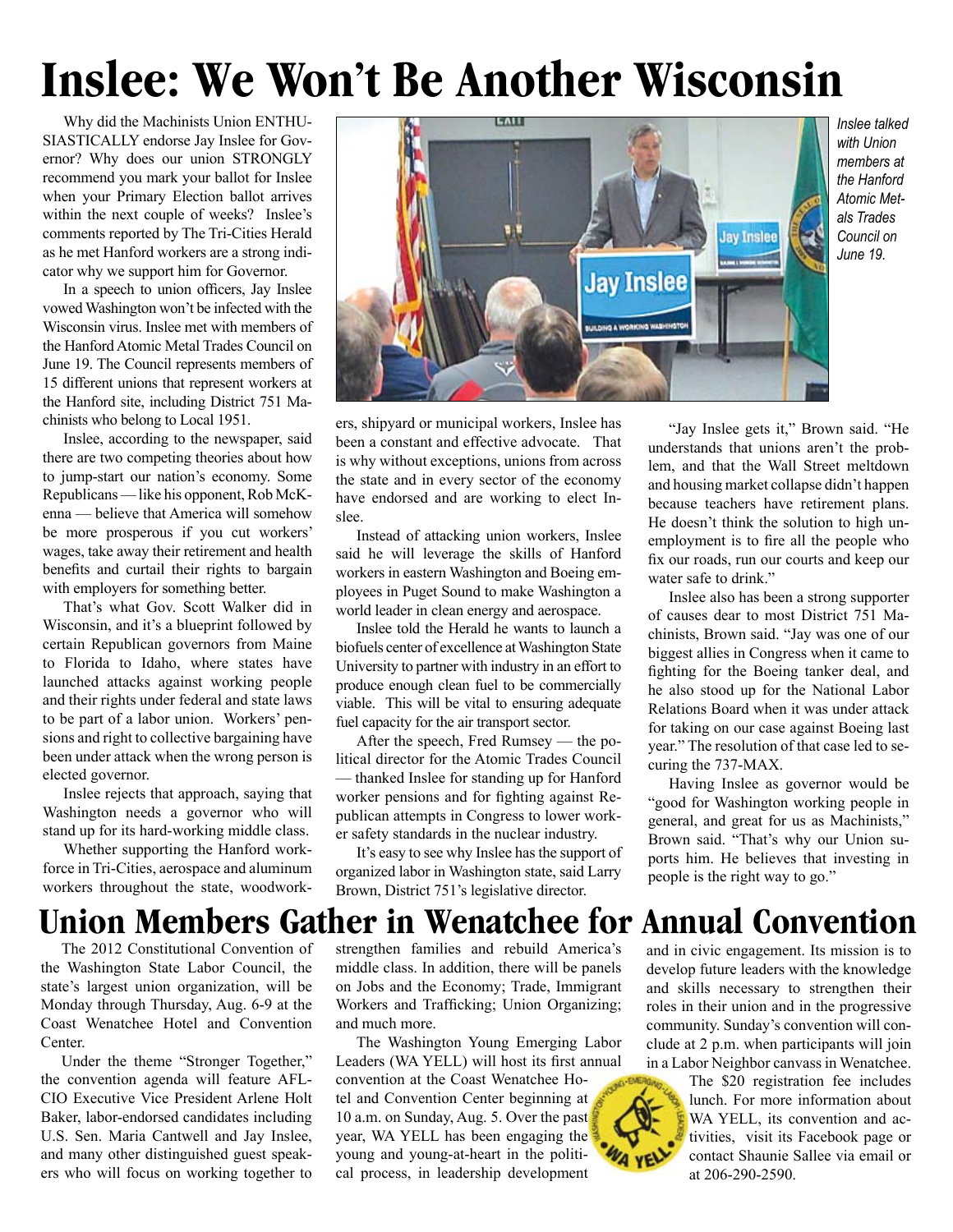## **Machinists and Alcoa Celebrate 60 Years Together in Wenatchee**

The first aluminum plant to open after World War II – Alcoa's Wenatchee Works — is one of the last ones standing.

The plant, which employees nearly 50 members of District 751, celebrated its 60th anniversary in June with an open house for family, friends and neighbors.

"Just about everybody in Wenatchee has some connection to Alcoa," Bob Wilt, the former vice president and manager at the plant, told the Wenatchee World. "I think it's great for the community to get a chance to see it."

The Wenatchee Works was a pioneer in what was once one of the Pacific Northwest's premiere industries.

At one time, nearly 40 percent of all aluminum smelted in the United States came out of plants in Washington state. The cheap and abundant electricity provided by Columbia River dams powered the industry. In their heyday in the 1980s, the 10 largest plants consumed as much electricity as three cities the size of Seattle, the Associated Press reported.

But undercut by cheap imports – particularly from Russia and China – the industry has contracted. Today, only two plants remain: the Wenatchee Works and Alcoa's Intalco Works north of Bellingham.

The Wenatchee Works shut down for 40 months, starting in 2001, after the spike in

electricity prices caused by Enron Corp. and its attempts to manipulate the West Coast energy market. Alcoa kept 400 workers on the payroll to either maintain the plant or work as volunteers in the community.

Today, about 450 people work at the Wenatchee works. About 275 of them are union members, belonging to the Machinists Union or four other unions that are part of the Wenatchee Aluminum trades Council.

The Machinists Union represents workers at both surviving aluminum smelters. Wenatchee workers are part of Local 1123, a District 751 affiliate. Intalco workers are part of IAM District Lodge 160.

The fact that those two plants have survived is a testament to the skills and dedications of the Machinists and other union workers who have labored there for decades, said District 751 President Tom Wroblewski.

"Our members from Local 1123 are some of the highest-skilled manufacturing workers east of the Cascades," Wroblewski said. "The Wenatchee plant is the most-efficient, lowestcost plant that Alcoa operates anywhere, and that's because of its union workforce."

The Local 1123 workers at Alcoa are "also some of the most resilient workers anywhere, considering all that they've been through," he added. "They make us all proud to be their fellow Machinists."

### **Wall Congratulated on Retirement**

Local 1123 offered good wishes as member Elmer Wall retired from Alcoa's Wenatchee Works on June 1st. Elmer has been a Machinists Union member since hiring into the plant in January, 1985.

Elmer also has been active in the Union and served as an officer for Local 1123 for more than two decades.

Local 1123 President Jim O'Brien and Staff Assistant Ken Howard were on hand to congratulate him on his well-deserved retirement and presented him with and IAM watch.

#### **Monthly Meeting Schedule**

**-** *All members are welcome*

**Local 1951** - Richland - 1st Tuesday of month 7:30 pm, 1305 Knight St.



*Local 1123 President Jim O'Brien (r) congratulates Elmer Wall on his recent retirement from Alcoa.*

**Local 1123** - Wenatchee - 1st Thursday of month 7 pm, Aluminum Trades Council, 180 Rock Island Rd, E. Wenatchee

**Local 86** - Spokane - 2nd Thursday of month 6 pm, Spokane Hall, 4226 E. Mission Ave.

## **Local 1123 Officers Examine Workers' Comp Changes**

*Continued from page 1*

system will work, so that union officers can help preserve the rights and protect the interests of union members injured on the job.

The seminar featured presentations from various perspectives and gave participants an overall picture of the new structured settlement options.

Organizations that made presentations on the conference included:

• The Washington State Labor Council; •The state's Self-Insured Ombudsman's Office;

• The state's Department of Labor & Industries;

• The state's Board of Industrial Insurance;

• The Wash State Association for Justice; • Project Help.

Project Help is a cooperative effort between the Washington State Labor Council, the business community and the state's Labor & Industries department. Its goal is facilitating early and successful resolution of workers' comp claims.

If you need help with a workers' comp claim, you can call Project Help at (800) 255-9752.

### **Machinists Part of Annual Bloomsday Run**

#### *Continued from page 2*

in about two hours, Eveland said.

The response was everything the Local 86 volunteers had hoped for, Warren said.

Union workers from across Spokane came up to the Machinists Union booth to say "it's really nice to see labor in the park, being part of this event," he said. "It's good to have a presence in the park, and be visible, for union and non-union people to see that we're part of their community."

It's important for the union to remind their neighbors of that fact, Eveland said.

"The more we're out there, the more we're seen, the more we try to organize here on the east side of the state, the better it will be," he said. "If we're more in the community, more people will be attracted to come be part of the union and be part of what we do."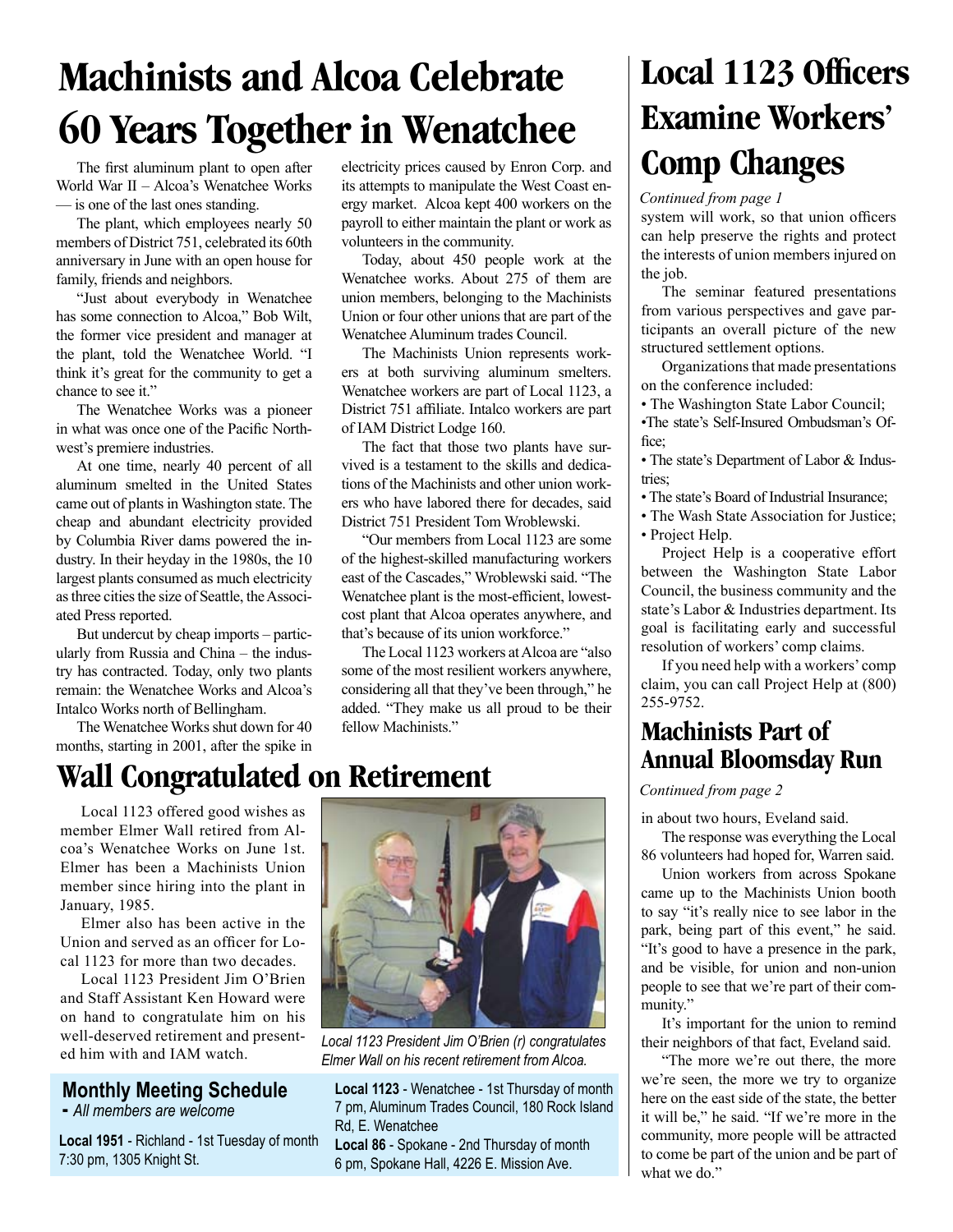## **Eastern Locals Raise More Than \$7,000 for Guide Dogs**

#### *Continued from front*

Other winners in the drawing were:

• Ed Leverich of Goldendale, who won a Mariners' baseball weekend in Seattle, including hotel and air fare;

• Nyles Wilson of Kennewick, who won a night's lodging at the Davenport Hotel in Spokane; and

• Larry Burrow of Spokane, who won a \$30 gift certificate at Texas Roadhouse restaurant.

With almost \$7,000 raised for Guide Dogs, 2012 is already a record fundraising year for the Eastern Washington locals. However, union members at Pexco and

*Ed Leverich of Goldendale won the second prize of Mariners tickets, round trip air, and one night at the SeaTac Red Lion.*



other Yakima-area sites still have their own prize drawing to conduct, Howard noted. That could add hundreds more dollars to the total.

At the same time, the Guide Dogs fundraising efforts are helping build solidarity among members and raise the union's profile in their communities, Howard said.

"We're trying to get people in the community to realize there's more to our union than union dues," he said. "We're having fun, and we're doing something that helps people."



*Larry Burrow, Local 86 member at Triumph Composites, won the \$30 dinner gift certificate to Texas Roadhouse.*



*Local 1951 President Craig Smoot (l) presented Nyles Wilson of Kennewick with the third place gift of one night at The Davenport Hotel and a \$50 dinner certificate.*



*Ken Howard's grandsons Dylan, Zack and Mason helped sell tickets to raise money for Guide Dogs. Zack even sold \$20 worth of tickets to Ranch & Home owner Bill Dress (pictured above).*

*Brad Davis draws the winning tickets at the 1951 meeting*

### **Join us on Facebook! www.facebook.com/IAM751**

facebook



**Follow us on Twitter: www.twitter.com/IAM751**